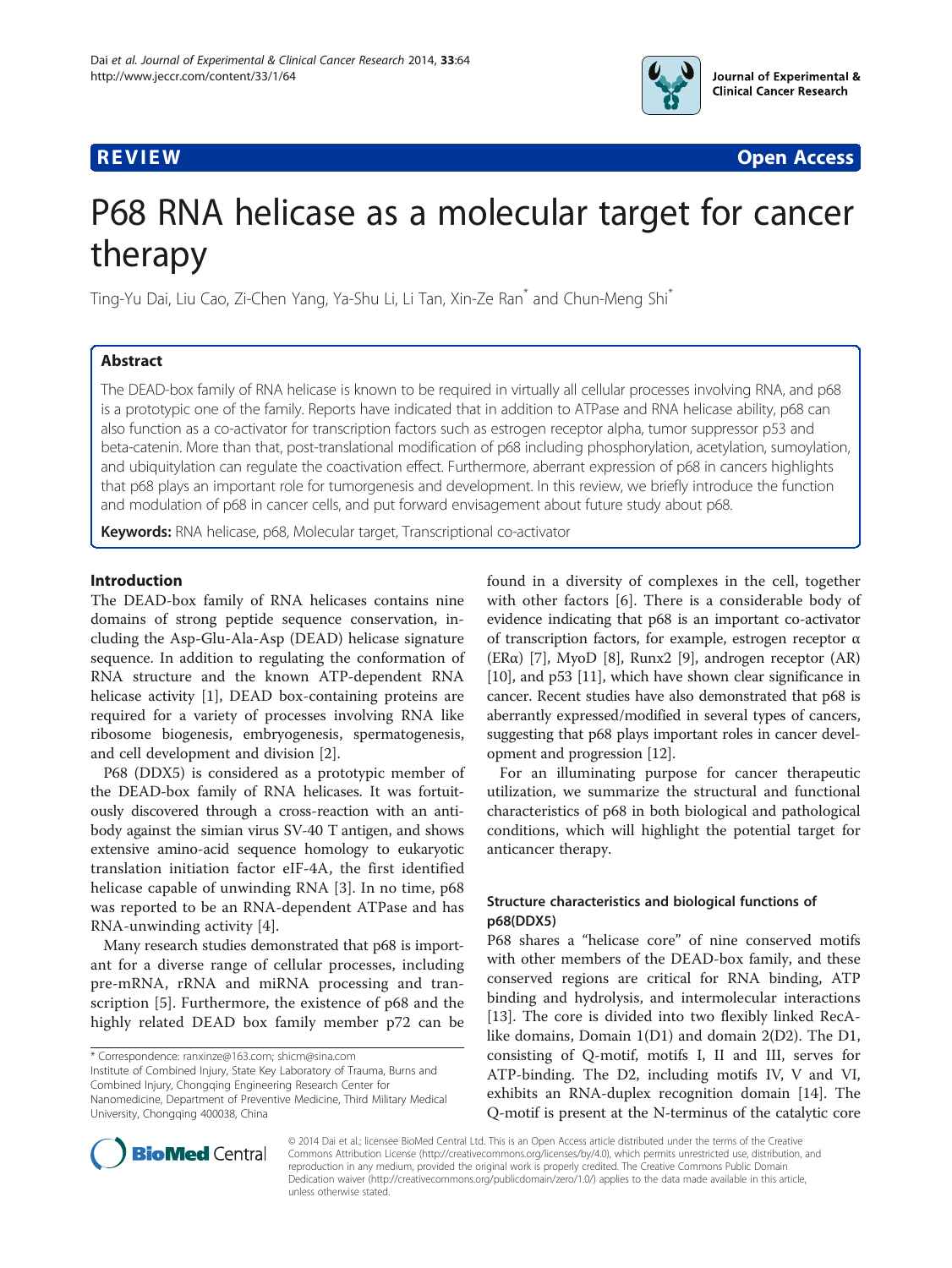and is preceded by a conserved phenylalanine 17 amino acids at the upstream [\[15\]](#page-6-0). This conserved aromatic group and the Q-motif are identified as adenine recognition motif and can regulate ATP binding and hydrolysis [[16](#page-6-0)]. Further, the Q-motif was reported to affect the helicase activity through regulating the affinity between the protein with RNA substrates [\[17\]](#page-6-0). Motifs I and II (or Walker A and B) are capable of binding ATP. The energy from ATP hydrolysis is coupled to RNA unwinding by motif III and cooperates with other motifs to create a high-affinity RNA binding site [[18\]](#page-6-0). And motif IV, together with motif Ia, Ib and V, is engaged in ATP-dependent binding of RNA substrates [\[19](#page-6-0)]. Obviously, the structure of p68 is in a dominant position in the representation of function, and there is a profound work which is remained to elucidate the mechanism between structure and biological activity

[[20](#page-6-0)] (Figure 1). As is known to all, p68 is a prototypic multifunctional protein, and the most well recognized function of p68 is to bind both double- and single-stranded RNA and provide energy to perform bidirectional RNA duplex unwinding activity as an ATPase [\[21\]](#page-6-0). Another important function of p68 is for efficient spliceosome assembling and RNA splicing [\[22](#page-6-0)]. Previous investigations demonstrated that p68 could unwind and separate the connection between the U1 small nuclear ribonucleoprotein particle and the 5' splice site, facilitating the dynamic formation from pre-spliceosome to spliceosome [\[23](#page-6-0)]. However, the assembly of the spliceosome is in an RNA helicaseindependent manner [[24](#page-6-0)]. RNA helicase p68 could also manifest conformational change activity enhancing the U1-5'ss interaction [\[25\]](#page-6-0). Based on the observation, the p68 is important for RNA maturation. In succession, alternative splicing can also be regulated in this way [[26](#page-6-0)].



MicroRNAs(miRNAs) are small non-coding RNAs that can affect cell development through regulating protein expression or messenger RNA synthesis [[27](#page-6-0)]. The primary miRNA (pri-miRNA) is cleaved by the nuclear RNase III endonuclease Drosha in the cell nucleus and transitions to precusor miRNA (pre-miRNA) which in sequence will be transported to cytoplasm [[28](#page-6-0)]. Afterwards, the pre-miRNA is processed by another nuclear RNase III endonuclease Dicer into mature double-strand miRNA. The Drosha forms two multi-protein complexes, and experimental results revealed that p68 is a component of the larger one [\[29](#page-6-0)]. Moreover, p68 can function as a recognizer of pri-miRNA and bind to the specific structure [[30](#page-6-0)]. It suggests that p68 is required in the early stages of miRNA biogenesis involving the processing of pri-miRNA to pre-miRNA. Recently, much work has been done in the field of miRNA processing regulated by Drosha. The transforming growth factor β(TGFβ) signal transducers, Smad protein, as well as the tumor suppressor p53, has been reported to recruite into Drosha by interaction with p68, facilitating accumulation of Drosha complex to specific pri-miRNA [[31\]](#page-6-0). However, the Smad and p53 are probably in competition for p68 binding and thus maturation of miRNA is dynamically modulated by these proteins [[32](#page-6-0)].

It also has been indicated that p68 is required in rRNA processing [\[33](#page-6-0)]. In the early stage of ribosome biogenesis in nucleolus, p68 is related to the restructuring of 32S pre-rRNA [\[34\]](#page-6-0). And in the following steps, the p68 is exported from nucleoli and has been shown to be associated with nucleoplasmic processing of 5.8S pre-ribosomes [[30](#page-6-0)]. Nucleophosmin (NPM) (B23) is a nucleolus/nucleuscytoplasm shuttling protein and is indispensable in cell development and proliferation. The fundamental function of NPM is to transport ribosomes and ribosomal subunits from nucleus to cytoplasm, and p68 is an important binding protein of it [[35](#page-6-0)]. The tumor suppressor ARF, which inhibits cell cycle, has been considered as a hinder of exportation to suppress rRNA biogenesis by associating with NPM [[36](#page-6-0)]. Consistent with the appearance, the ARF is also a blocker in the interaction between p68 and NPM, and effects the production of mature rRNA [[37](#page-6-0)].

# Abnormal expression of p68 in cancer

Since p68 is ubiquitously expressed in human tissues and plays a multifunctional role in a number of the cellular processes, many experimental results revealed examples of diseases concerned with p68, including obesity [\[38](#page-6-0)], Down syndrome [[39](#page-6-0)], myotonic dystrophies [[40\]](#page-6-0) and especially cancer [\[5](#page-5-0)]. Over the past few decades, abnormal expression of p68 has been detected in many cancers, such as colon cancer [[41](#page-6-0)], breast cancer [\[42](#page-6-0)], lung cancer [[43](#page-6-0)], cutaneous squamous cell carcinoma [\[44](#page-6-0)], leukemia [[45](#page-6-0)] and so on (Table [1](#page-2-0)).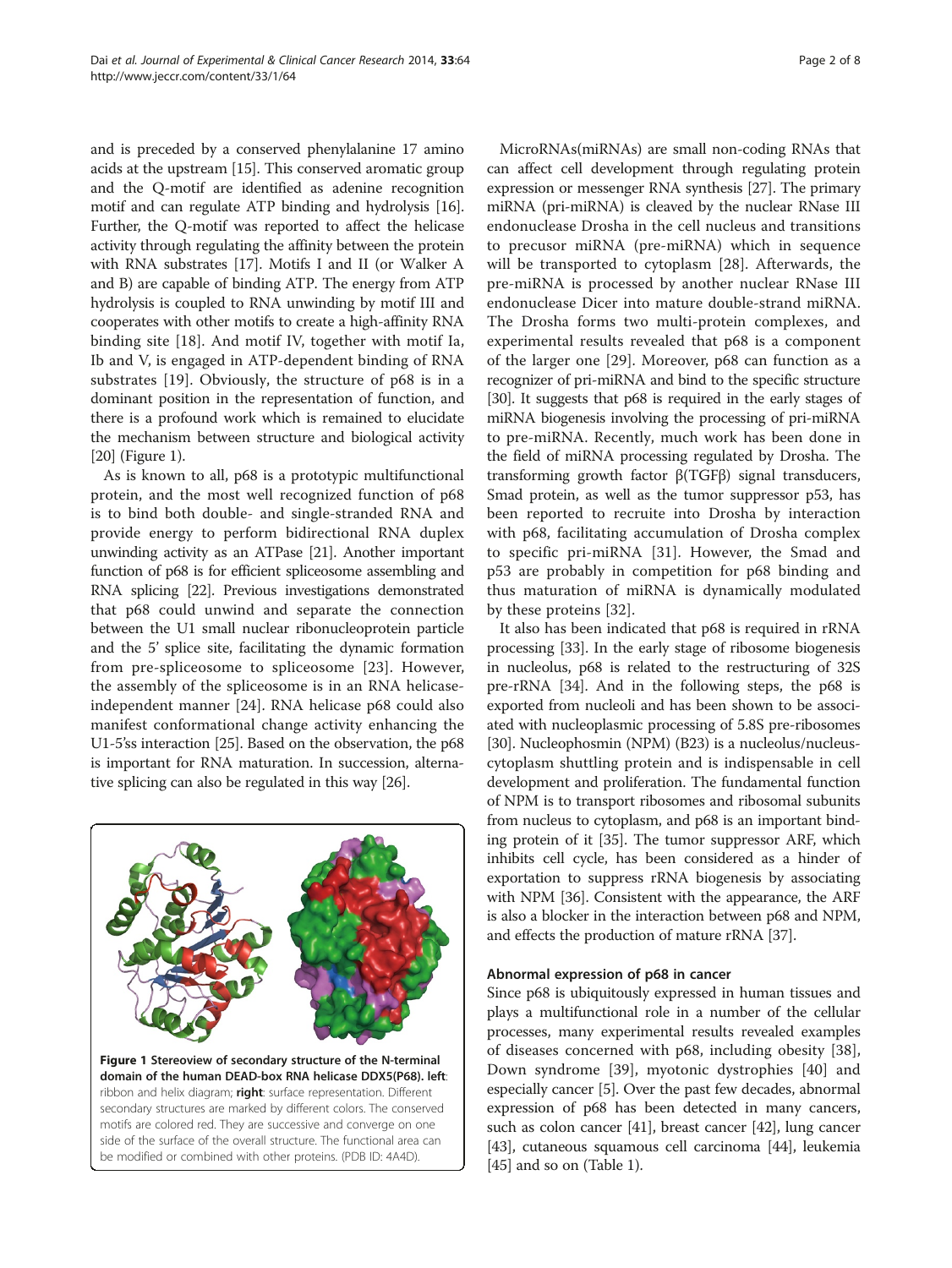<span id="page-2-0"></span>

| Table 1 Aberrant expression of p68 in cancer |  |  |  |  |
|----------------------------------------------|--|--|--|--|
|----------------------------------------------|--|--|--|--|

| Type of tumor                               | Expression level of p68                                                                                                                                               | <b>Involved factor</b> | Author/reference                      |
|---------------------------------------------|-----------------------------------------------------------------------------------------------------------------------------------------------------------------------|------------------------|---------------------------------------|
| Colorectal cancer                           | elevated in HCT-116, LoVo, SW480 and SW620 cell lines relative to<br>normal colon cell lines                                                                          | β-catenin, p21         | Singh C et al., 1995 [41]             |
|                                             |                                                                                                                                                                       |                        | Shin S et al., 2007 [46]              |
|                                             | higher p68 positive rate of adenocarcinoma than matched normal tissue,<br>and the expression degree increases from polyp to adenoma and<br>adenocarcinoma in sequence |                        | Causevic M et al., 2001 [47]          |
| <b>Breast cancer</b>                        | increased progressively from the luminal to basal breast cancer cell<br>lines(38 cell lines)                                                                          | miR-182,ERa            | Haines GK et al., 1996 [42]           |
|                                             | elevated in cancer tissue than in normal breast tissue                                                                                                                |                        | Wang D et al., 2012 [48]              |
|                                             | higher DDX5 positive rate in malignant biopsies than benign                                                                                                           |                        | Fujita T et al., 2003 [49]            |
| Head and neck squamous<br>cell carcinoma    | elevated in (UMSCC)-10B and (UTSCC)-19A cell lines compared two benign<br>epithelial keratinocytes                                                                    | Not determined         | Beier UH et al., 2006 [50]            |
| <b>Prostate cancer</b>                      | higher p68 positive rate in PCa biopsies than in BPH                                                                                                                  | AR                     | Clark EL et al., 2008 [10]            |
| Salivary gland<br>pleomorphic adenomas      | elevated in adenoma than matched normal salivary gland tissue                                                                                                         | Not determined         | Zhang X et al., 2009 [51]             |
| Leukemia                                    | higher level in SupT1, DND41, HBP-ALL, KOPT1, Jurkat, MOLT4, MOLT13,<br>MOLT15 and REX cell lines than selected acute myeloid leukemia cell lines                     |                        | NOTCH1, MAML1 Lin S et al., 2012 [45] |
|                                             | elevated in human T-ALL bone marrow samples compared with normal<br>T cells                                                                                           |                        |                                       |
| Glioma                                      | elevated in H-4, HS-683, U-87, U-251, and U-343 cell lines                                                                                                            | NF-kappaB, p50         | Wang R et al., 2012 [52]              |
|                                             | elevated in high-grade human glioma relative to low-grade glioma and<br>normal adjacent brain tissue                                                                  |                        |                                       |
| <b>Cutaneous squamous</b><br>cell carcinoma | elevated in carcinoma than adjacent tissues and normal foreskin tissues                                                                                               | Not determined         | Wang SJ et al., 2012 [44]             |
|                                             | higher in carcinoma cases with metastasis than those without metastasis                                                                                               |                        |                                       |
| Hepatocellular carcinoma                    | down-regulated in HBV-positive and NBNC HCC tissues compared with<br>matched adjacent non-cancerous liver                                                             | Not determined         | Kitagawa N et al., 2013 [53]          |

A clinical cohort study on prostate cancer (PCa) showed that the p68 expression in the PCa biopsies was markedly higher than matched benign prostatic hyperplasia (BPH) [[10\]](#page-5-0). It is consistent with previous work, which also provided analogous comparison result between colon cancer and normal tissues, and this study further showed that defect in proteasomal degradation contributes to p68 accumulation [\[47](#page-6-0)]. And then, an additional research showed that post-translational modification, like sumoylation and ubiquitylation, would strengthen the stability of p68 [\[54](#page-6-0)]. Dysregulation of p68 expression may influence the miRNA processing machinery and promote benign tumor development [\[51\]](#page-6-0). And in cancers, the up-regulation of p68 is detected in both invasive and periphery normal tissues, suggested its early occurrence during tumor development [[47\]](#page-6-0). Moreover, some experimental results indicated that the expression is associated with poor prognosis and probably resistance to therapy [[52,53](#page-6-0)], which highlight the possible role of p68 in selection of anticancer therapy and prediction of overall survival.

# P68 as a transcriptional co-activator in tumor development

P68 is also an important transcriptional regulator, acting both as a transcriptional co-activator for a diverse range of transcription factors including estrogen receptor  $\alpha$ (ER $\alpha$ ) [[55\]](#page-6-0), the tumour suppressor p53 [[11\]](#page-5-0) and the myogenic regulatory factor MyoD [\[56](#page-6-0)]. Meanwhile, in other conditions, as a promoter-dependent transcriptional repressor [\[57\]](#page-6-0).

#### Estrogen receptor co-activator

The estrogen receptor  $\alpha$  is a member of the nuclear hormone receptor family of transcription factors that is activated by estrogen, and can regulate mammary gland development. Much work has been reported recently that ERα contributes a lot to the development and progression of breast cancer [[58](#page-6-0)]. SRC-1/TIF2 family proteins is a part of the nuclear receptor AF-2 co-activator complexes with CBP/p300 and an RNA co-activator, SRA. And it is reported that p68/p72 can directly bind the SRC-1/TIF2 family proteins and interact with p72/p68 [[59\]](#page-7-0). In addition, another study showed that p68/p72 can cooperate with SRC-1 and interact with ERα in an estrogenindependent manner [[60](#page-7-0)]. Based on these reports, p68/ p72, in synergy with ERα, CBP/p300, MyoD, can form a component of the ERα transcriptional complex. This indicates that p68 and p72 are important components of the transcription machinery. So further study of p68 will provide more evidences of p68 playing an important role in breast cancer development and/or progression.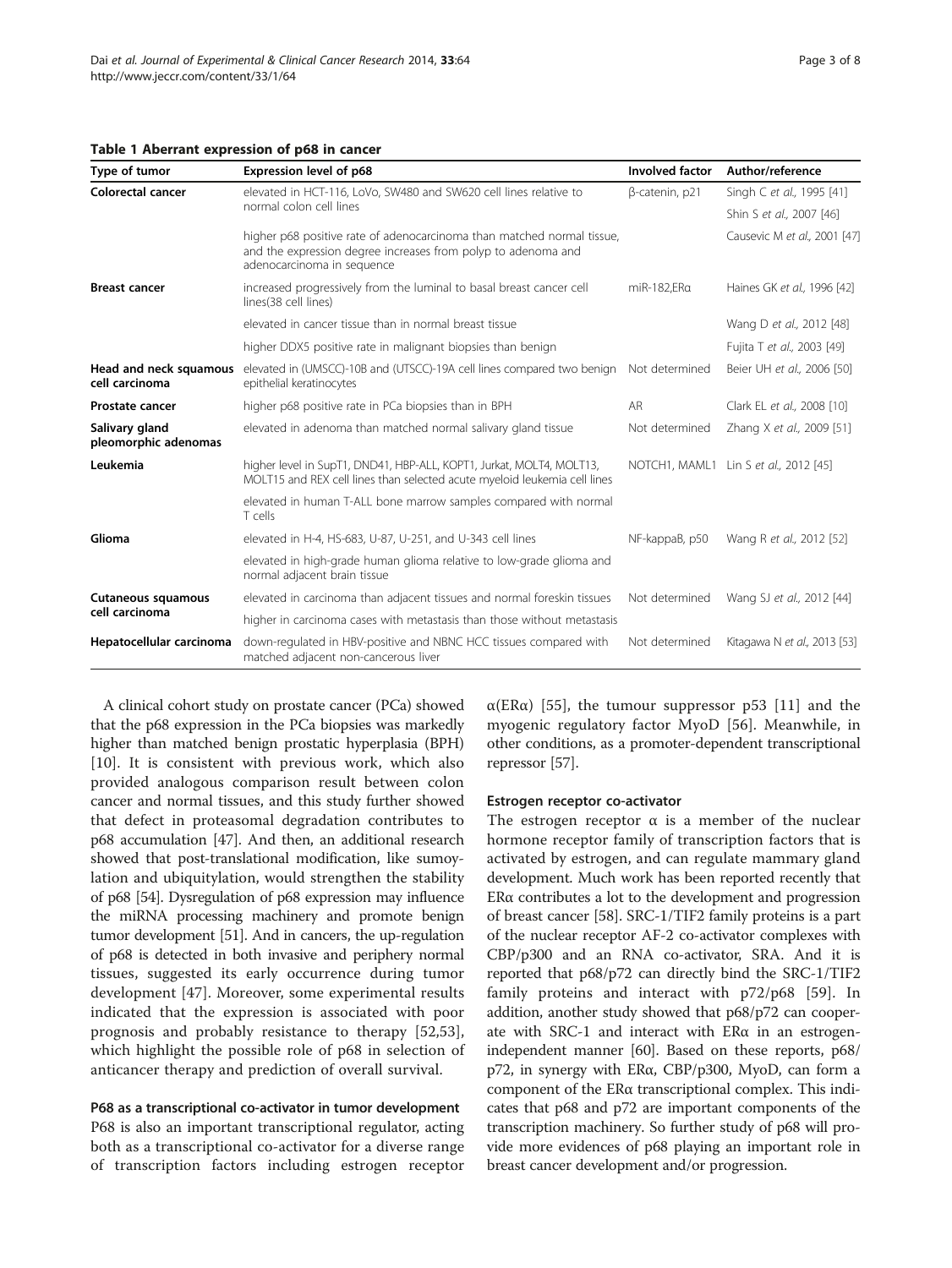#### Androgen receptor

The androgen receptor (AR) belongs to the nuclear steroid hormone receptor family. It is an androgen-dependent transcription factor which play an essential role in the development and progression of prostate cancer (PCa). A number of androgen receptor (AR) transcriptional co-regulators have been identified to play important roles in prostate cancer (PCa). The p68 possess a LxxLL motif which is observed in cofactors that interact with ligand-activated nuclear hormone receptors [[61\]](#page-7-0). What's more, p68 was found to be over-expressed in prostate cancers, to interact with AR, enhance AR transcriptional activity in luciferase reporter assays and to be recruited to the AR-responsive prostate specific antigen (PSA) promoter in the presence of RNAP II [[62\]](#page-7-0). P68 siRNA knockdown also resulted in decreased expression of ARresponsive genes [[10\]](#page-5-0). The observation demonstrate that p68 is a co-activator of the AR, independent of the p68 helicase function and c-Abl activity. So the abnormal regulation of p68 may affect the function of AR influencing the development and progression of prostate cancer.

#### P53

P53 is now well established as an anti-oncogene, and p68 was found to be recruited to p53-responsive promoters in response to DNA damage, and also to the p21 promoter facilitating transcriptional initiation [[11](#page-5-0)]. This would upregulate the level of p21. Meanwhile, the acceleration of p21 results in more forming of cyclin D1/Cdk2 complexes, which can phosphorylate the retinoblastoma protein (pRb) [[63](#page-7-0)]. Rb works as a regulator of the cell cycle, controlling passage through G1 phase [\[64](#page-7-0)]. And the unphosphorylated Rb would combine with the E2F transcription factors to block cell cycle [\[65](#page-7-0)]. It is consistent with previous work, which showed that p68 is over-expressed in cancer cells. Taken together, it seems that the p68 could regulate the cancer cell cycle.

P53 has multiple splicing variants. Δ133p53 is one of the protein isoforms from mRNA variants, while it turns to negatively regulate the apoptosis mediated by p53 [[66](#page-7-0)]. Experiments in breast cancer indicated that the expression of Δ133p53 is up-regulated in p53-independent manner with p68 siRNA knockdown, and could inhibit the ability of p68 to coactivate p53-dependent induction to the cell cycle inhibitor p21 [[67\]](#page-7-0). Recently, an additional research showed that p68 plays an essential role in recruitment of p53 to the p21 promoter, and selection of p53 function [[68](#page-7-0)]. Taken together, we can construct a dynamic interaction among p68, p53 and p21. As we mentioned before, p53 could recruit to the Drosha complex through the association with p68 and facilitates the processing of primiRNAs to precursor miRNAs. And another study further shows that the recruitment forms through a carboxyterminal half of the central DNA-binding domain [[31](#page-6-0)]. Based on previous work, we can suppose that p68 may contribute to the carcinogenesis by interact with p53, Drosha and other factors in the procedure.

# β-catenin

β-catenin is a protein that can modulate both cell adhesion and gene transcription, and p68 may regulate the ability of β-catenin in different ways. It has been reported that p68 can form complex directly with β-catenin through its helicase domain and facilitate the transcription activation of β-catenin [[46\]](#page-6-0). Besides, the phosphorylated p68 could regulate the transcription of β-catenin downstream effectors including c-Myc, cyclin D1 [[69](#page-7-0)]. It also has been shown that the Wnt binds to receptors and co-receptors initiating the translocation of destruction complex, and nuclear localization of β-catenin [[70](#page-7-0)]. And p68, cooperated with mrhl RNA, negatively regulated the Wnt signaling [[71\]](#page-7-0). So it suggested that p68 plays an important role in the stabilization of β-catenin level. Recently, several work has been reported in the field of the p68-β-catenin signaling. For example, the platelet derived growth factor (PDGF), which is important for the development of prostate cancer, was reported to activate p68-β-catenin signaling in PCa cells [\[72\]](#page-7-0). Experiments also indicated that the p68 is positively correlated with endogenous β-catenin and modulate PDGF-BB induction of Mcl-1 (myeloid cell leukemia-1) expression [[73](#page-7-0)].

Smad protein is an important signal transducer of TGF-beta, and the TGF-beta signaling can promote some specific miRNA maturation through the binding of Smad protein to the Drosha complex component p68 [\[32,](#page-6-0)[74](#page-7-0)]. Recently, it has been discovered that the mesenchymal to epithelial transition(MET) can be induced in response to TGF-beta [\[75\]](#page-7-0). The mechanism is based on the interaction of some mesenchymal activators, including βcatenin, and the Smad protein to form an EMT promoting Smad complexes (EPSC) in tumors [\[76\]](#page-7-0). Consistent with the outcome, there were some other works demonstrated that the β-catenin-Smad complex could signal as a regulator to TGF-beta induced EMT [[77,78](#page-7-0)].

# Post-translational modification of p68 in cancer development and progression

Experimental data have indicated that the protein kinase C(PKC) can phosphorylate p68 and the latter binds to calmodulin in a  $Ca2 + -$  dependent manner [[79](#page-7-0)]. Now it is clearly that the p68 RNA helicase is a member of the IQ domain-containing family and the C-terminal domain of p68 is a substrate for PKC in the absence of RNA. But both phosphorylation and calmodulin binding are suppressors for p68 ATPase activity. And documents further showed that the C-terminal domain of p68 RNA helicase binds ssRNA [[80](#page-7-0)]. In addition to the conserved motifs, there was an RGS–RGG motif identified as an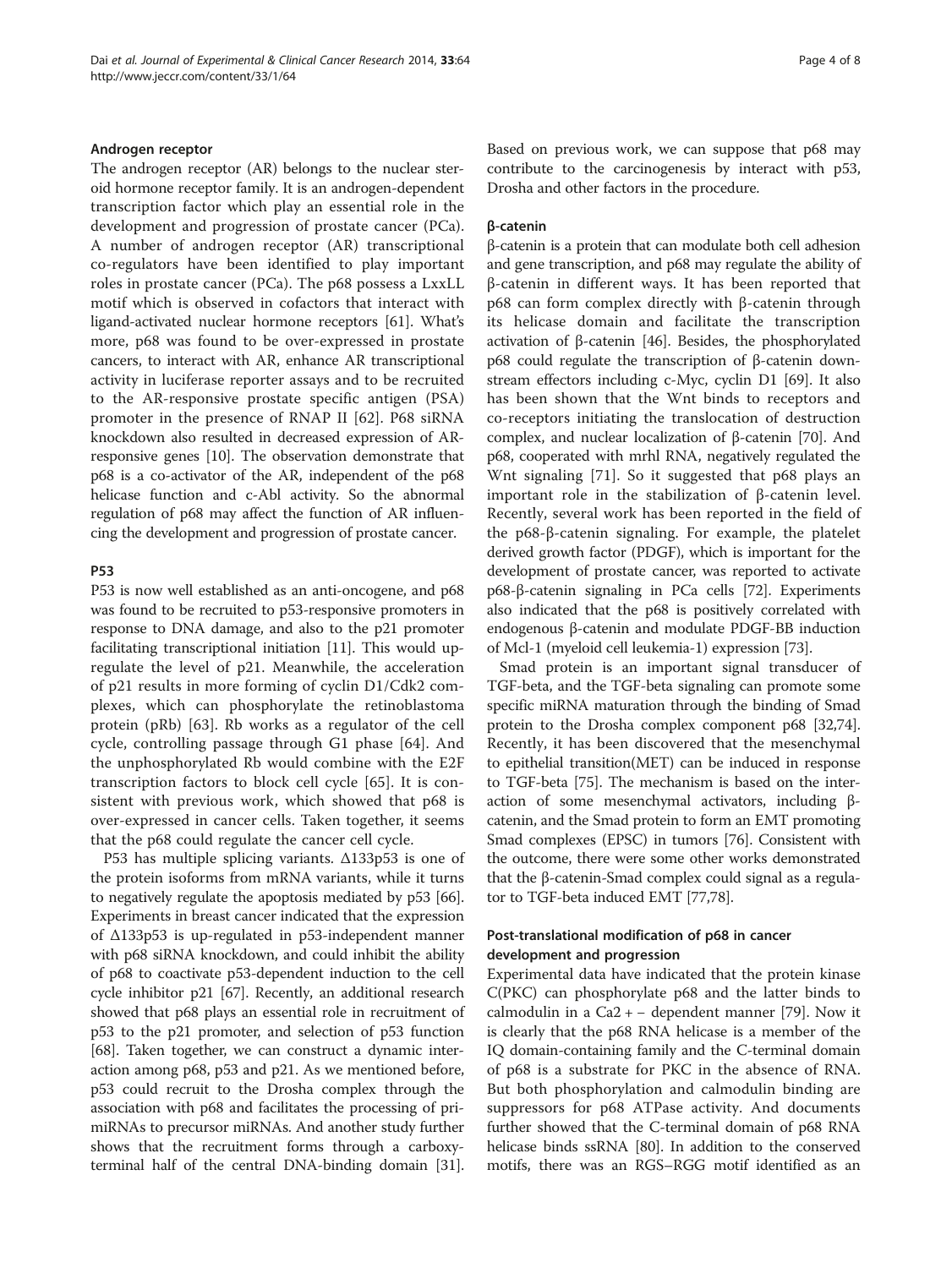<span id="page-4-0"></span>RNA–binding domain of p68 [[81](#page-7-0)]. Moreover, different phosphorylated residues may cause different decision on effects [\[82\]](#page-7-0). In conclusion, the main emphasis is placed on the topic on high correlation between phosphorylation of p68 and cancer development and progression, and more research is still required for the future diagnosis and therapy for cancer.

Post-translational modifications can extremely increase the diversity of protein in the progress of protein biosynthesis. Ubiquitylation, sumoylation and acetylation are also dominating modes for p68 modifications. Go on with the previous work, the over-accumulated p68 in variant cancers is then detected to be poly-ubiquitylated, and the expression distinguish between normal and tumor cells indicate that the ubiquitylation of p68 can be important for the tumorgenesis [[47\]](#page-6-0). Meanwhile, sumoylation of p68/p72 is also upregulated. The sumoylation is considered as a multiple-effect modification. It is reported that SUMO (small ubiquitin-related modifier) modification can increase the stability of p68 and promote the binding to the acetyltransferase p300, furthermore, to regulate the activity of p53 and estrogen receptor [[83\]](#page-7-0). Besides, SUMO modification is on a relative fixed site (K53) of p68, and can in bi-direction regulate its transcriptional repression activity and the ability as a co-activator of p53 [[84\]](#page-7-0). In addition, both p68 and p72 can bind to the acetyltransferase p300, and the acetylation mediated by p300 resulted in aberrant activation of p68, promoting the interaction with HDACs [[83\]](#page-7-0). We can conclude that the regulation and modification of p68 may be a way to mediate the tumor development.

# Emerging roles of p68 in cancer development and progression

p68 is a promising research target for cancer, and the topic is investigated quite intensively in recent years. In addition to distinction in the expression of p68 between cancer and matched normal tissues, the expression level also varies with cancer cells in different states or degrees. For example, in cutaneous squamous cell carcinoma, the cancer tissue with metastasis has significantly higher than cases without metastasis [[44](#page-6-0)]. Another documentation is the progressive increase of p68 expression level during the transition from polyp to adenoma, and then to adenocarcinoma in colon [\[46\]](#page-6-0). These details suggested that the RNA helicase p68 may play a vital role in regulating cancer cell grade and invasive potential.

The phosphorylation of p68 on Y593 contributes to the dissociation of β-catenin from the Axin destruction complex and translocation to nucleus, promoting EMT, which is always considered as an initiation of invasion and metastasis [\[85,86\]](#page-7-0). Further, the remodeling of cytoskeleton to form lamellipodia and filopodia is an essential step in migration progress. Experiment demonstrated that p68 could promote the deformation by cooperating with calmodulin, increasing the motility of cells [\[87](#page-7-0)]. Another previous experimental data also indicated that DDX5 plays a role in reorganization of actin cytoskeleton in breast



Figure 2 The mesenchymal to epithelial transition(MET) and p68. (orange line) The phosphorylated p68 dissociated β-catenin from Axin destruction complex to nucleus, blocking the transcription of TCF gene, and regulating EMT related genes such as Snail2, fibronectin and vimentin. (green line) The phosphorylated p68 deconstructed the interaction between HDAC and Snail1 promoter, facilitating the binding of HDAC to the promoter of E-cadherin and blocking its transcription. (blue line) The destruction promoted the transcription of Snail1 gene. The Smad protein, associated with TCF, Snail1, β-catenin and some other transcriptional factors to form EPSC in tumors.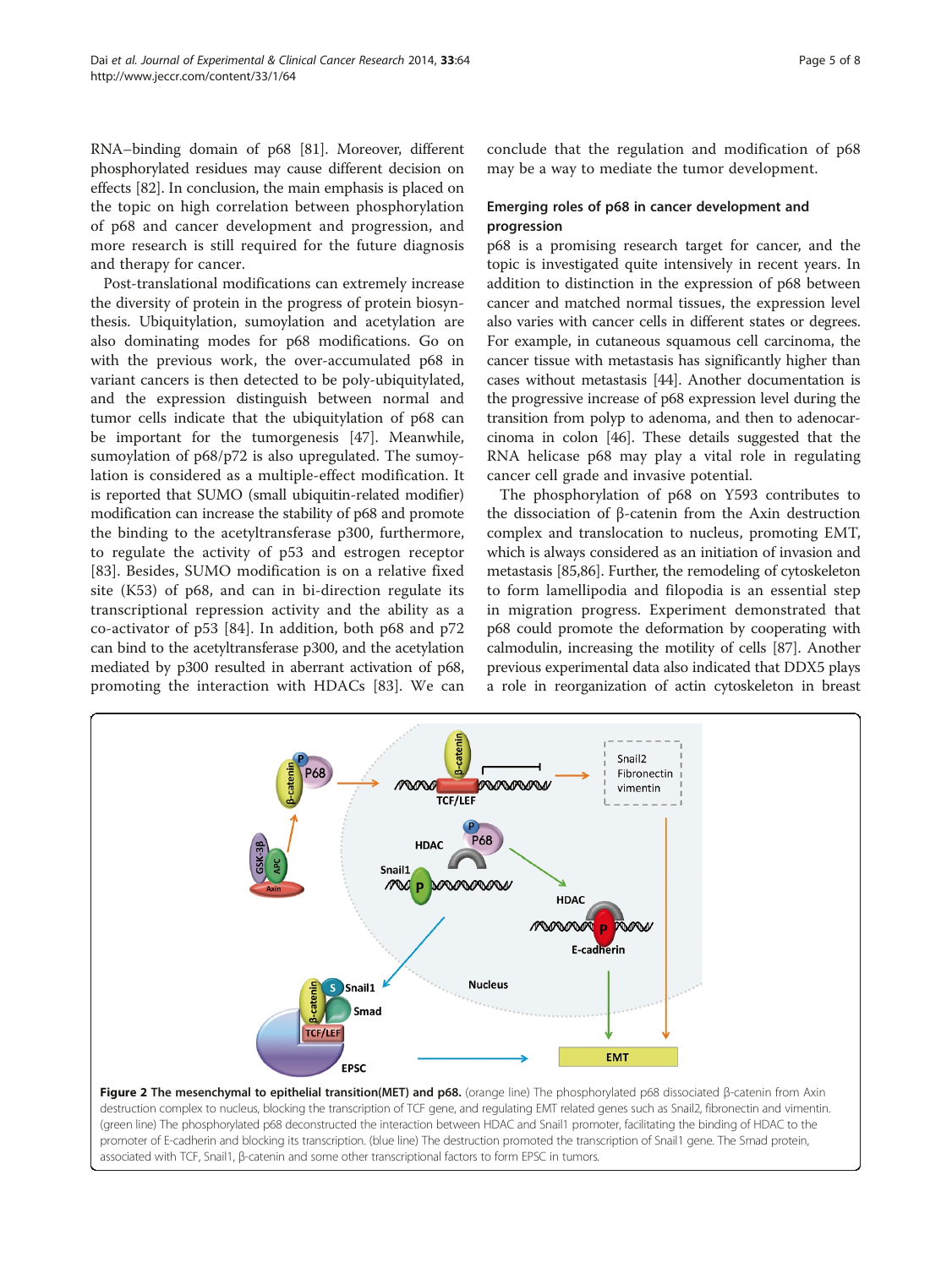<span id="page-5-0"></span>cancer [[48](#page-6-0)]. Then we can figure out that p68 is involved in preparing fundamental conformational change for migration cells. p68 could also regulate invasiveness of cancer cells by interacting with other factors, including COUP-TFI in breast cancer [[88](#page-7-0)] and a specific RNA aptamer in colon cancer [\[89\]](#page-7-0). A class of anticancer drugs histone deacetylase inhibitors (HDACIs), was found to have the ability to induce tumor cell EMT via the overaccumulation of Snail [\[90\]](#page-7-0). Recent study showed that phosphorylation of p68 at Y593 facilitate the deconstruction between histone deacetylase (HDAC)1 and Snail1 promoter, initiating the transcription of Snail1 gene [[91\]](#page-7-0). Then the upregulated Snail1 could block the transcription of E-cadherin by recruiting HDAC to the transcriptional promoter [\[92\]](#page-7-0). Combined with the observation on β-catenin, we can figure that phosphorylation of p68 regulate cancer development and metastasis potential (Figure [2](#page-4-0)).

Drug resistance is another important feature of cancer cells [[93\]](#page-7-0). It also has been reported that RNA helicase p68 is phosphorylated at tyrosine residue in cancer cells, compared with matched normal tissue, and the treatment of TNF-alpha and TRAIL (Tumor necrosis factor-related apoptosis-inducing ligand, an anticancer agent) would weaken the effect of phosphorylation [\[94](#page-7-0)]. In succession, the team demonstrated that the phosphorylation of p68 on some specific residues mediates the effect of apoptosis agents [[95](#page-7-0)]. For example, a double tyrosine phosphorylation of p68 at Y593 and Y595 induced by PDGF can extenuate resistance to apoptosis induced by TRAIL [\[96](#page-7-0)]. Therefore the phosphorylated p68 may have a certain protective effect on the activities of cancer cells.

With so many emerging implications of RNA helicase p68 in tumorgenesis and progression, we can demonstrate that p68 could be a potential target for cancer therapy.

# Conclusion

As we have known, the modulation between p68 and the transcription factors may be involved with cancer metastasis potential and anticancer drug resistance. Unfortunately, although a lot of effort has been spent on the problem, the mechanism is still not so clear. In conclusion, we emphasize the possible oncogenic function of p68. Moreover, the niche-targeting regulation of p68 activation and expression may contribute to the possibility of blocking tumorgenesis and reinforcing the sensitivity of cancer cells to anticancer agents. So, further investigation of the mechanism of p68 promoting cancer development is highly significant for future fundamental and clinical medicine.

#### Abbreviations

ERα: Estrogen receptor α; MyoD: Myogenic differentiation antigen; Runx2: Runt-related transcription factor-2; AR: Androgen receptor; TGFβ: Transforming growth factor β; NPM: Nucleophosmin; ARF: Alternative reading frame;

PCa: Prostate cancer; BPH: Benign prostatic hyperplasia; SRC-1/TIF2: Steroid receptor co-activator-1/transcriptional intermediary factor 2; AF-2: Activation function-2; CBP: CREB-binding protein; SRA: Steroid receptor RNA Activator; PSA: prostate specific antigen; c-Abl: Abelson tyrosine kinase; pRb: Retinoblastoma protein; E2F: E2 promoterbinding factor; PDGF: Platelet derived growth factor; Mcl-1: Myeloid cell leukemia-1; MET: Mesenchymal to epithelial transition; EPSC: EMT promoting Smad complexes; PKC: Protein kinase C; SUMO: Small ubiquitin-related modifier; HDAC: Histone deacetylase; COUP-TFI: COUP Transcription Factor 1; HDACI: Histone deacetylase inhibitor; TRAIL: Tumor necrosis factor-related apoptosis-inducing ligand, an anticancer agent; TCF: T-cell factor; HNSCC: Head and neck squamous cell carcinoma; T-ALL: T cell acute lymphoblastic leukemia; SCC: Squamous cell carcinoma; NBNC HCC: Non-hepatitis B virus/non-hepatitis C virus-related hepatocellular carcinoma.

#### Competing interests

The authors have declared that no competing interest exists.

#### Authors' contributions

TYD carried out collection and assembly of data, and manuscript writing. LC carried out the collection of data, and helped to draft the manuscript. YSL participated in the collection and assembly of data. ZCY participated in the collection and assembly of data. LT helped to modify the table and figure. XZR conceived of the review and helped to draft the manuscript. CMS conceived of the review and helped to draft the manuscript, and gave final approval of manuscript. All authors read and approved the final manuscript.

#### Acknowledgments

This work was supported by State Key Basic Research Development Program (2012CB518103), Natural Science Foundation Programs (81372727 and 81130026), Program of New Century Excellent Talents in University (NCET-11-0869) from Ministry of Education and Innovation team building program of Chongqing university (KJTD201338).

### Received: 14 May 2014 Accepted: 16 July 2014 Published online: 24 August 2014

#### References

- 1. Fuller-Pace FV: RNA helicases: modulators of RNA structure. Trends Cell Biol 1994, 4:271–274.
- 2. Schmid SR, Linder P: D-E-A-D protein family of putative RNA helicases. Mol Microbiol 1992, 6:283–291.
- 3. Lane DP, Hoeffler WK: SV40 large T shares an antigenic determinant with a cellular protein of molecular weight 68,000. Nature 1980, 288:167–170.
- 4. Iggo RD, Lane DP: Nuclear protein p68 is an RNA-dependent ATPase. EMBO J 1989, 8:1827–1831.
- 5. Fuller-Pace FV: DEAD box RNA helicase functions in cancer. RNA Biol 2013, 10:121–132.
- 6. Ogilvie VC, Wilson BJ, Nicol SM, Morrice NA, Saunders LR, Barber GN, Fuller-Pace FV: The highly related DEAD box RNA helicases p68 and p72 exist as heterodimers in cells. Nucleic Acids Res 2003, 31:1470–1480.
- 7. Endoh H, Maruyama K, Masuhiro Y, Kobayashi Y, Goto M, Tai H, Yanagisawa J, Metzger D, Hashimoto S, Kato S: Purification and identification of p68 RNA helicase acting as a transcriptional coactivator specific for the activation function 1 of human estrogen receptor alpha. Mol Cell Biol 1999, 19:5363–5372.
- 8. Caretti G, Schiltz RL, Dilworth FJ, Di Padova M, Zhao P, Ogryzko V, Fuller-Pace FV, Hoffman EP, Tapscott SJ, Sartorelli V: The RNA helicases p68/p72 and the noncoding RNA SRA are coregulators of MyoD and skeletal muscle differentiation. Dev Cell 2006, 11:547–560.
- 9. Jensen ED, Niu L, Caretti G, Nicol SM, Teplyuk N, Stein GS, Sartorelli V, van Wijnen AJ, Fuller-Pace FV, Westendorf JJ: p68 (Ddx5) interacts with Runx2 and regulates osteoblast differentiation. J Cell Biochem 2008, 103:1438-1451.
- 10. Clark EL, Coulson A, Dalgliesh C, Rajan P, Nicol SM, Fleming S, Heer R, Gaughan L, Leung HY, Elliott DJ, Fuller-Pace FV, Robson CN: The RNA helicase p68 is a novel androgen receptor coactivator involved in splicing and is overexpressed in prostate cancer. Cancer Res 2008, 68:7938–7946.
- 11. Bates GJ, Nicol SM, Wilson BJ, Jacobs AM, Bourdon JC, Wardrop J, Gregory DJ, Lane DP, Perkins ND, Fuller-Pace FV: The DEAD box protein p68: a novel transcriptional coactivator of the p53 tumour suppressor. EMBO J 2005, 24:543–553.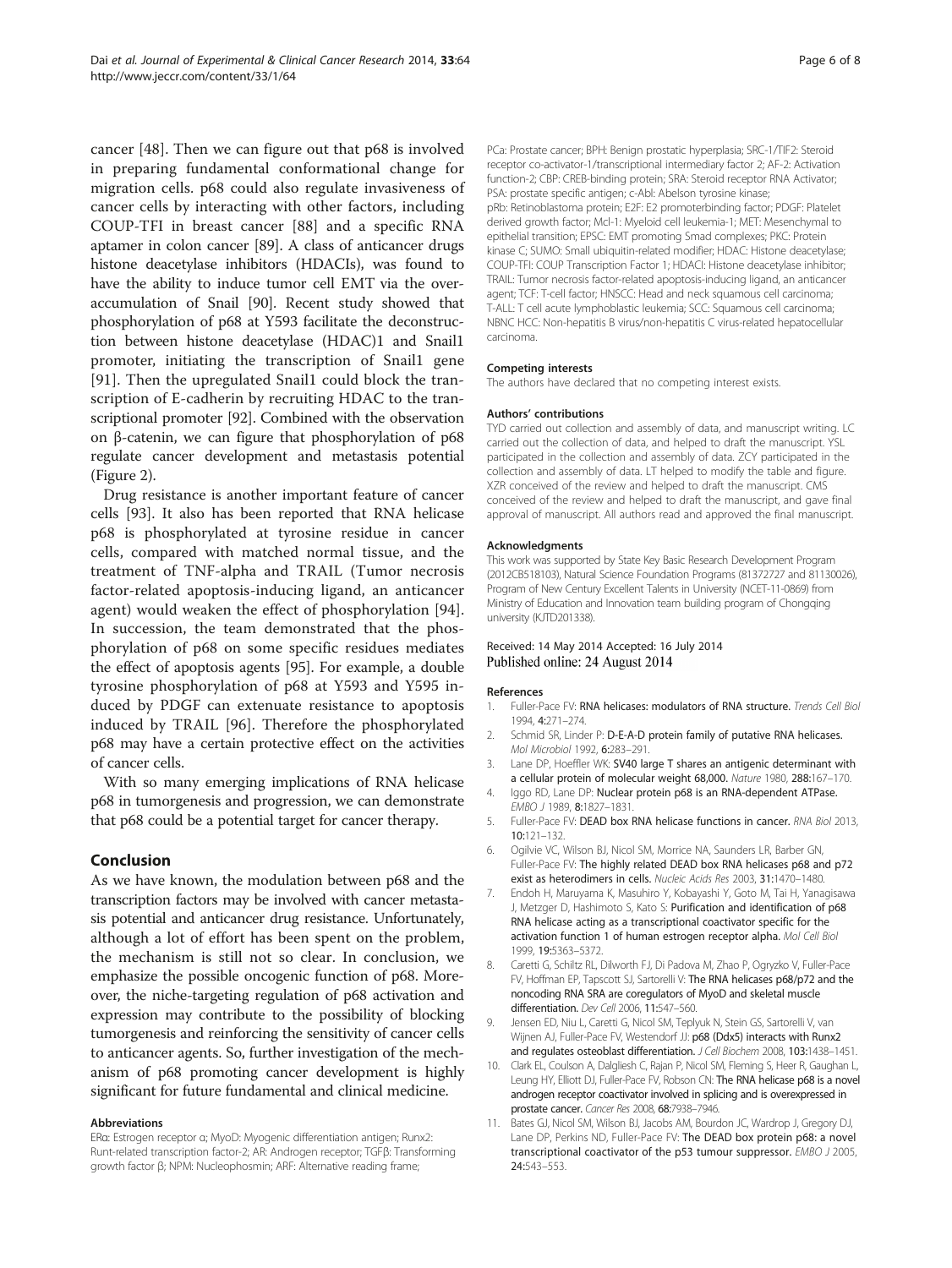- <span id="page-6-0"></span>12. Fuller-Pace FV, Moore HC: RNA helicases p68 and p72: multifunctional proteins with important implications for cancer development. Future Oncol 2011, 7:239–251.
- 13. Linder P, Fuller-Pace F: Looking back on the birth of DEAD-box RNA helicases. Biochim Biophys Acta 2013, 8:750–755.
- 14. Mallam AL, Del Campo M, Gilman B, Sidote DJ, Lambowitz AM: Structural basis for RNA-duplex recognition and unwinding by the DEAD-box helicase Mss116p. Nature 2012, 490:121–125.
- 15. Andreou AZ, Klostermeier D: Conformational changes of DEAD-box helicases monitored by single molecule fluorescence resonance energy transfer. Methods Enzymol 2012, 511:75–109.
- 16. Tanner NK, Cordin O, Banroques J, Doere M, Linder P: The Q motif: a newly identified motif in DEAD box helicases may regulate ATP binding and hydrolysis. Molecular cell 2003, 11:127–138.
- 17. Cordin O, Tanner NK, Doere M, Linder P, Banroques J: The newly discovered Q motif of DEAD-box RNA helicases regulates RNA-binding and helicase activity. The EMBO journal 2004, 23:2478–2487.
- 18. Banroques J, Doere M, Dreyfus M, Linder P, Tanner NK: Motif III in superfamily 2 "helicases" helps convert the binding energy of ATP into a high-affinity RNA binding site in the yeast DEAD-box protein Ded1. J Mol Biol 2010, 396:949–966.
- 19. Banroques J, Cordin O, Doere M, Linder P, Tanner NK: A conserved phenylalanine of motif IV in superfamily 2 helicases is required for cooperative, ATP-dependent binding of RNA substrates in DEAD-box proteins. Mol Cell Biol 2008, 28:3359–3371.
- 20. Jankowsky E: RNA helicases at work: binding and rearranging. Trends Biochem Sci 2011, 36:19–29.
- 21. Hirling H, Scheffner M, Restle T, Stahl H: RNA helicase activity associated with the human p68 protein. Nature 1989, 339:562–564.
- 22. Hamm J, Lamond AI: Spliceosome assembly: the unwinding role of DEAD-box proteins. Curr Biol 1998, 8:R532–R534.
- 23. Liu ZR: p68 RNA helicase is an essential human splicing factor that acts at the U1 snRNA-5' splice site duplex. Mol Cell Biol 2002, 22:5443–5450.
- 24. Lin C, Yang L, Yang JJ, Huang Y, Liu ZR: ATPase/helicase activities of p68 RNA helicase are required for pre-mRNA splicing but not for assembly of the spliceosome. Mol Cell Biol 2005, 25:7484–7493.
- 25. Kar A, Fushimi K, Zhou X, Ray P, Shi C, Chen X, Liu Z, Chen S, Wu JY: RNA helicase p68 (DDX5) regulates tau exon 10 splicing by modulating a stem-loop structure at the 5' splice site. Mol Cell Biol 2011, 31:1812–1821.
- 26. Guil S, Gattoni R, Carrascal M, Abian J, Stevenin J, Bach-Elias M: Roles of hnRNP A1, SR proteins, and p68 helicase in c-H-ras alternative splicing regulation. Mol Cell Biol 2003, 23:2927–2941.
- 27. Ma R, Jiang T, Kang X: Circulating microRNAs in cancer: origin, function and application. J Exp Clin Cancer Res 2012, 31:38.
- 28. Zeng Y, Yi R, Cullen BR: Recognition and cleavage of primary microRNA precursors by the nuclear processing enzyme Drosha. EMBO J 2005, 24:138–148.
- 29. Gregory RI, Yan KP, Amuthan G, Chendrimada T, Doratotaj B, Cooch N, Shiekhattar R: The Microprocessor complex mediates the genesis of microRNAs. Nature 2004, 432:235–240.
- 30. Fukuda T, Yamagata K, Fujiyama S, Matsumoto T, Koshida I, Yoshimura K, Mihara M, Naitou M, Endoh H, Nakamura T, Akimoto C, Yamamoto Y, Katagiri T, Foulds C, Takezawa S, Kitagawa H, Takeyama K, O'Malley BW, Kato S: DEAD-box RNA helicase subunits of the Drosha complex are required for processing of rRNA and a subset of microRNAs. Nat Cell Biol 2007, 9:604–611.
- 31. Suzuki HI, Yamagata K, Sugimoto K, Iwamoto T, Kato S, Miyazono K: Modulation of microRNA processing by p53. Nature 2009, 460:529–533.
- 32. Davis BN, Hilyard AC, Nguyen PH, Lagna G, Hata A: Smad proteins bind a conserved RNA sequence to promote microRNA maturation by Drosha. Mol Cell 2010, 39:373–384.
- 33. Bond AT, Mangus DA, He F, Jacobson A: Absence of Dbp2p alters both nonsense-mediated mRNA decay and rRNA processing. Mol Cell Biol 2001, 21:7366–7379.
- 34. Jalal C, Uhlmann-Schiffler H, Stahl H: Redundant role of DEAD box proteins p68 (Ddx5) and p72/p82 (Ddx17) in ribosome biogenesis and cell proliferation. Nucleic Acids Res 2007, 35:3590–3601.
- 35. Maggi LB Jr, Kuchenruether M, Dadey DY, Schwope RM, Grisendi S, Townsend RR, Pandolfi PP, Weber JD: Nucleophosmin serves as a rate-limiting nuclear export chaperone for the Mammalian ribosome. Mol Cell Biol 2008, 28:7050–7065.
- 36. Bertwistle D, Sugimoto M, Sherr CJ: Physical and functional interactions of the Arf tumor suppressor protein with nucleophosmin/B23. Mol Cell Biol 2004, 24:985–996.
- 37. Saporita AJ, Chang HC, Winkeler CL, Apicelli AJ, Kladney RD, Wang J, Townsend RR, Michel LS, Weber JD: RNA helicase DDX5 is a p53 independent target of ARF that participates in ribosome biogenesis. Cancer Res 2011, 71:6708–6717.
- 38. Kitamura A, Nishizuka M, Tominaga K, Tsuchiya T, Nishihara T, Imagawa M: Expression of p68 RNA helicase is closely related to the early stage of adipocyte differentiation of mouse 3 T3-L1 cells. Biochem Biophys Res Commun 2001, 287:435–439.
- 39. Kircher SG, Kim SH, Fountoulakis M, Lubec G: Reduced levels of DEAD-box proteins DBP-RB and p72 in fetal Down syndrome brains. Neurochem Res .<br>2002, **27:**1141-1146.
- 40. Meola G, Jones K, Wei C, Timchenko LT: Dysfunction of protein homeostasis in myotonic dystrophies. Histol Histopathol 2013,
- 41. Singh C, Haines GK, Talamonti MS, Radosevich JA: Expression of p68 in human colon cancer. Tumour Biol 1995, 16:281–289.
- 42. Haines GK, Cajulis R, Hayden R, Duda R, Talamonti M, Radosevich JA: Expression of the double-stranded RNA-dependent protein kinase (p68) in human breast tissues. Tumour Biol 1996, 17:5–12.
- 43. Dosaka-Akita H, Harada M, Miyamoto H, Kawakami Y: [Clinical significance of oncogene product expression in human lung cancer]. Nihon Kyobu Shikkan Gakkai Zasshi 1992, 30:1441–1447.
- 44. Wang SJ, Zhang C, You Y, Shi CM: Overexpression of RNA helicase p68 protein in cutaneous squamous cell carcinoma. Clin Exp Dermatol 2012, 37:882–888.
- 45. Lin S, Tian L, Shen H, Gu Y, Li JL, Chen Z, Sun X, James You M, Wu L: DDX5 is a positive regulator of oncogenic NOTCH1 signaling in T cell acute lymphoblastic leukemia. Oncogene 2012,
- 46. Shin S, Rossow KL, Grande JP, Janknecht R: Involvement of RNA helicases p68 and p72 in colon cancer. Cancer Res 2007, 67:7572–7578.
- 47. Causevic M, Hislop RG, Kernohan NM, Carey FA, Kay RA, Steele RJ, Fuller-Pace FV: Overexpression and poly-ubiquitylation of the DEADbox RNA helicase p68 in colorectal tumours. Oncogene 2001, 20:7734–7743.
- 48. Wang D, Huang J, Hu Z: RNA helicase DDX5 regulates microRNA expression and contributes to cytoskeletal reorganization in basal breast cancer cells. Mol Cell Proteomics 2012, 11:M111 011932.
- 49. Fujita T, Kobayashi Y, Wada O, Tateishi Y, Kitada L, Yamamoto Y, Takashima H, Murayama A, Yano T, Baba T, Kato S, Kawabe Y, Yanagisawa J: Full activation of estrogen receptor alpha activation function-1 induces proliferation of breast cancer cells. J Biol Chem 2003, 278:26704–26714.
- 50. Beier UH, Maune S, Meyer JE, Gorogh T: Overexpression of p68 mRNA in head and neck squamous cell carcinoma cells. Anticancer Res 2006, 26:1941–1946.
- 51. Zhang X, Cairns M, Rose B, O'Brien C, Shannon K, Clark J, Gamble J, Tran N: Alterations in miRNA processing and expression in pleomorphic adenomas of the salivary gland. Int J Cancer 2009, 124:2855-2863
- Wang R, Jiao Z, Li R, Yue H, Chen L: p68 RNA helicase promotes glioma cell proliferation in vitro and in vivo via direct regulation of NF-kappaB transcription factor p50. Neuro Oncol 2012, 14:1116–1124.
- 53. Kitagawa N, Ojima H, Shirakihara T, Shimizu H, Kokubu A, Urushidate T, Totoki Y, Kosuge T, Miyagawa S, Shibata T: Downregulation of the microRNA biogenesis components and its association with poor prognosis in hepatocellular carcinoma. Cancer Sci 2013, 104:543–551.
- Mooney SM, Grande JP, Salisbury JL, Janknecht R: Sumoylation of p68 and p72 RNA helicases affects protein stability and transactivation potential. Biochemistry 2010, 49:1–10.
- 55. Nicol SM, Fuller-Pace FV: Analysis of the RNA helicase p68 (Ddx5) as a transcriptional regulator. Methods Mol Biol 2010, 587:265–279.
- 56. Sambasivan R, Cheedipudi S, Pasupuleti N, Saleh A, Pavlath GK, Dhawan J: The small chromatin-binding protein p8 coordinates the association of anti-proliferative and pro-myogenic proteins at the myogenin promoter. J Cell Sci 2009, 122:3481–3491.
- 57. Wilson BJ, Bates GJ, Nicol SM, Gregory DJ, Perkins ND, Fuller-Pace FV: The p68 and p72 DEAD box RNA helicases interact with HDAC1 and repress transcription in a promoter-specific manner. BMC Mol Biol 2004, 5:11.
- 58. Jiang Z, Guo J, Shen J, Jin M, Xie S, Wang L: The role of estrogen receptor alpha in mediating chemoresistance in breast cancer cells. J Exp Clin Cancer Res 2012, 31:42.